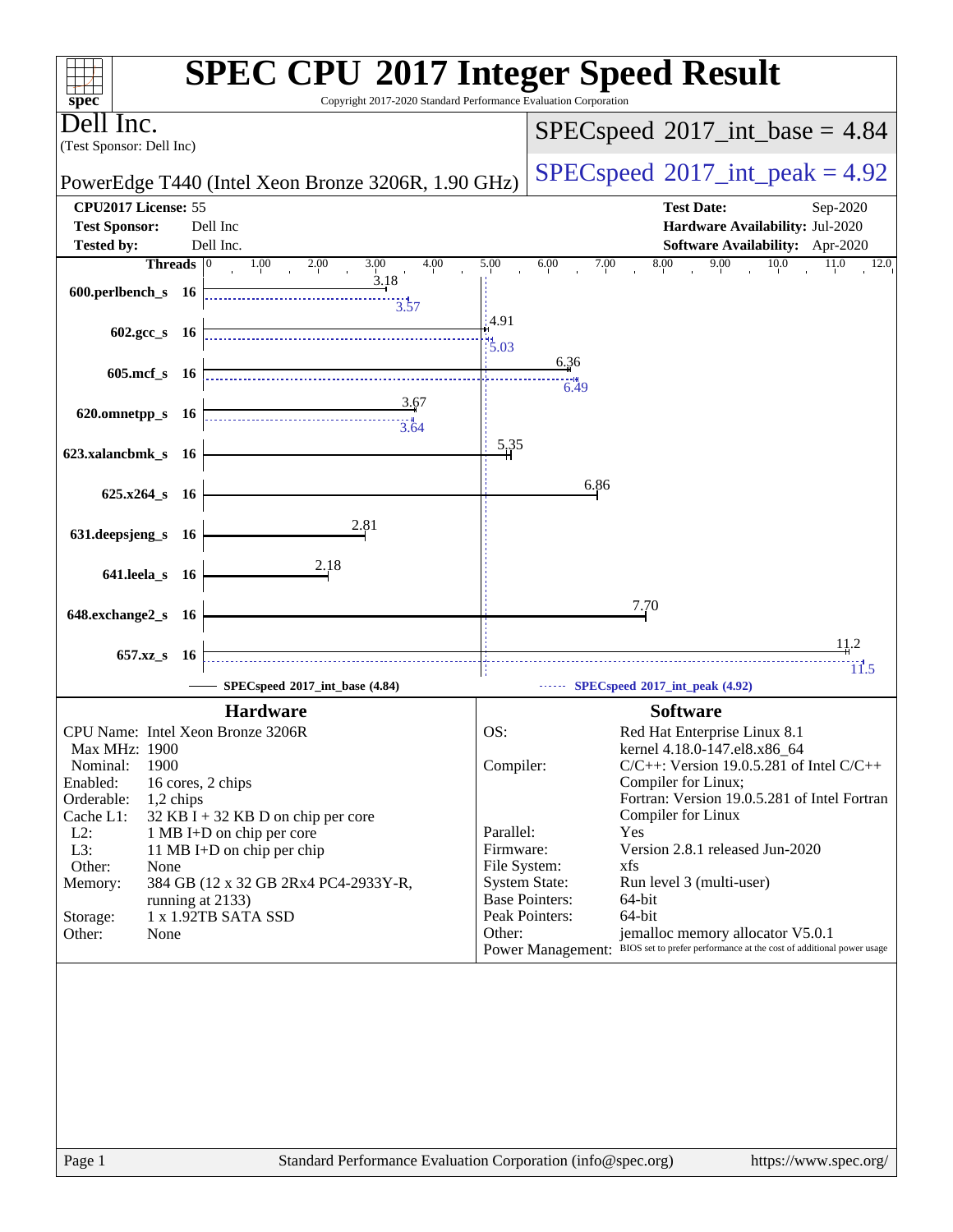Copyright 2017-2020 Standard Performance Evaluation Corporation

Dell Inc.

(Test Sponsor: Dell Inc)

#### $SPECspeed^{\circledcirc}2017\_int\_base = 4.84$  $SPECspeed^{\circledcirc}2017\_int\_base = 4.84$

PowerEdge T440 (Intel Xeon Bronze 3206R, 1.90 GHz)  $\left|$  [SPECspeed](http://www.spec.org/auto/cpu2017/Docs/result-fields.html#SPECspeed2017intpeak)®[2017\\_int\\_peak = 4](http://www.spec.org/auto/cpu2017/Docs/result-fields.html#SPECspeed2017intpeak).92

**[CPU2017 License:](http://www.spec.org/auto/cpu2017/Docs/result-fields.html#CPU2017License)** 55 **[Test Date:](http://www.spec.org/auto/cpu2017/Docs/result-fields.html#TestDate)** Sep-2020 **[Test Sponsor:](http://www.spec.org/auto/cpu2017/Docs/result-fields.html#TestSponsor)** Dell Inc **[Hardware Availability:](http://www.spec.org/auto/cpu2017/Docs/result-fields.html#HardwareAvailability)** Jul-2020 **[Tested by:](http://www.spec.org/auto/cpu2017/Docs/result-fields.html#Testedby)** Dell Inc. **[Software Availability:](http://www.spec.org/auto/cpu2017/Docs/result-fields.html#SoftwareAvailability)** Apr-2020

#### **[Results Table](http://www.spec.org/auto/cpu2017/Docs/result-fields.html#ResultsTable)**

|                                     | <b>Base</b>    |                |       |                |       | <b>Peak</b>    |       |                |                |              |                |              |                |              |
|-------------------------------------|----------------|----------------|-------|----------------|-------|----------------|-------|----------------|----------------|--------------|----------------|--------------|----------------|--------------|
| <b>Benchmark</b>                    | <b>Threads</b> | <b>Seconds</b> | Ratio | <b>Seconds</b> | Ratio | <b>Seconds</b> | Ratio | <b>Threads</b> | <b>Seconds</b> | <b>Ratio</b> | <b>Seconds</b> | <b>Ratio</b> | <b>Seconds</b> | <b>Ratio</b> |
| 600.perlbench s                     | 16             | 558            | 3.18  | 559            | 3.18  | 559            | 3.18  | 16             | 498            | 3.56         | 497            | 3.57         | 498            | 3.57         |
| $602.\text{gcc}\_\text{s}$          | 16             | 814            | 4.89  | 811            | 4.91  | 803            | 4.96  | 16             | 802            | 4.96         | 791            | 5.03         | 792            | 5.03         |
| $605$ .mcf s                        | 16             | 745            | 6.33  | 738            | 6.39  | 743            | 6.36  | 16             | 732            | 6.45         | 725            | 6.52         | 728            | 6.49         |
| 620.omnetpp_s                       | 16             | 445            | 3.67  | 444            | 3.67  | 440            | 3.71  | 16             | 449            | 3.63         | 448            | 3.64         | 447            | 3.65         |
| 623.xalancbmk s                     | 16             | 265            | 5.35  | 268            | 5.28  | 265            | 5.36  | 16             | 265            | 5.35         | 268            | 5.28         | 265            | 5.36         |
| 625.x264 s                          | 16             | 257            | 6.86  | 257            | 6.85  | 257            | 6.86  | 16             | 257            | 6.86         | 257            | 6.85         | 257            | 6.86         |
| 631.deepsjeng_s                     | 16             | 510            | 2.81  | 510            | 2.81  | 509            | 2.81  | 16             | 510            | 2.81         | 510            | 2.81         | 509            | 2.81         |
| 641.leela s                         | 16             | 786            | 2.17  | 784            | 2.18  | 784            | 2.18  | 16             | 786            | 2.17         | 784            | 2.18         | 784            | 2.18         |
| 648.exchange2_s                     | 16             | 382            | 7.69  | 382            | 7.70  | 381            | 7.71  | 16             | 382            | 7.69         | 382            | 7.70         | 381            | 7.71         |
| $657.xz$ s                          | 16             | 550            | 11.2  | 553            | 11.2  | 550            | 11.2  | 16             | 538            | 11.5         | 539            | 11.5         | 539            | 11.5         |
| $SPECspeed*2017$ int base =<br>4.84 |                |                |       |                |       |                |       |                |                |              |                |              |                |              |

**[SPECspeed](http://www.spec.org/auto/cpu2017/Docs/result-fields.html#SPECspeed2017intpeak)[2017\\_int\\_peak =](http://www.spec.org/auto/cpu2017/Docs/result-fields.html#SPECspeed2017intpeak) 4.92**

Results appear in the [order in which they were run.](http://www.spec.org/auto/cpu2017/Docs/result-fields.html#RunOrder) Bold underlined text [indicates a median measurement](http://www.spec.org/auto/cpu2017/Docs/result-fields.html#Median).

#### **[Compiler Notes](http://www.spec.org/auto/cpu2017/Docs/result-fields.html#CompilerNotes)**

The inconsistent Compiler version information under Compiler Version section is due to a discrepancy in Intel Compiler. The correct version of C/C++ compiler is: Version 19.1.1.217 Build 20200306 Compiler for Linux The correct version of Fortran compiler is: Version 19.1.1.217 Build 20200306 Compiler for Linux

### **[Operating System Notes](http://www.spec.org/auto/cpu2017/Docs/result-fields.html#OperatingSystemNotes)**

Stack size set to unlimited using "ulimit -s unlimited"

#### **[Environment Variables Notes](http://www.spec.org/auto/cpu2017/Docs/result-fields.html#EnvironmentVariablesNotes)**

Environment variables set by runcpu before the start of the run:  $KMP$  AFFINITY = "granularity=fine, scatter" LD\_LIBRARY\_PATH = "/home/cpu2017/lib/intel64:/home/cpu2017/je5.0.1-64" OMP\_STACKSIZE = "192M"

#### **[General Notes](http://www.spec.org/auto/cpu2017/Docs/result-fields.html#GeneralNotes)**

 Binaries compiled on a system with 1x Intel Core i9-7980XE CPU + 64GB RAM memory using Redhat Enterprise Linux 8.0 NA: The test sponsor attests, as of date of publication, that CVE-2017-5754 (Meltdown) is mitigated in the system as tested and documented. Yes: The test sponsor attests, as of date of publication, that CVE-2017-5753 (Spectre variant 1) is mitigated in the system as tested and documented. Yes: The test sponsor attests, as of date of publication, that CVE-2017-5715 (Spectre variant 2) is mitigated in the system as tested and documented.

**(Continued on next page)**

| Page 2 | Standard Performance Evaluation Corporation (info@spec.org) | https://www.spec.org/ |
|--------|-------------------------------------------------------------|-----------------------|

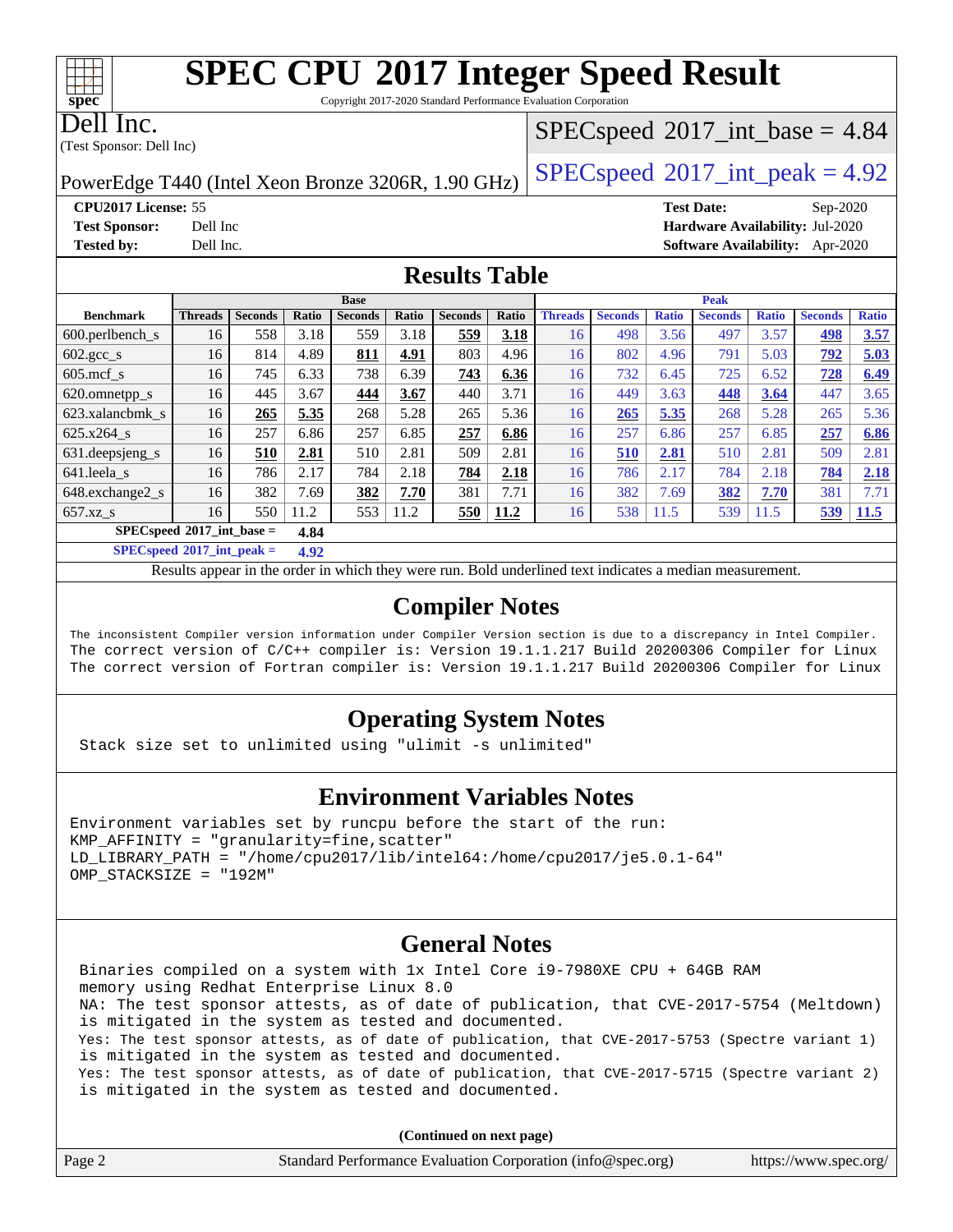Copyright 2017-2020 Standard Performance Evaluation Corporation

(Test Sponsor: Dell Inc) Dell Inc.

**[spec](http://www.spec.org/)**

 $+\ +$ 

 $SPECspeed^{\circ}2017\_int\_base = 4.84$  $SPECspeed^{\circ}2017\_int\_base = 4.84$ 

PowerEdge T440 (Intel Xeon Bronze 3206R, 1.90 GHz)  $\left|$  [SPECspeed](http://www.spec.org/auto/cpu2017/Docs/result-fields.html#SPECspeed2017intpeak)®[2017\\_int\\_peak = 4](http://www.spec.org/auto/cpu2017/Docs/result-fields.html#SPECspeed2017intpeak).92

**[CPU2017 License:](http://www.spec.org/auto/cpu2017/Docs/result-fields.html#CPU2017License)** 55 **[Test Date:](http://www.spec.org/auto/cpu2017/Docs/result-fields.html#TestDate)** Sep-2020 **[Test Sponsor:](http://www.spec.org/auto/cpu2017/Docs/result-fields.html#TestSponsor)** Dell Inc **[Hardware Availability:](http://www.spec.org/auto/cpu2017/Docs/result-fields.html#HardwareAvailability)** Jul-2020 **[Tested by:](http://www.spec.org/auto/cpu2017/Docs/result-fields.html#Testedby)** Dell Inc. **[Software Availability:](http://www.spec.org/auto/cpu2017/Docs/result-fields.html#SoftwareAvailability)** Apr-2020

#### **[General Notes \(Continued\)](http://www.spec.org/auto/cpu2017/Docs/result-fields.html#GeneralNotes)**

 Transparent Huge Pages enabled by default Prior to runcpu invocation Filesystem page cache synced and cleared with: sync; echo 3> /proc/sys/vm/drop\_caches jemalloc, a general purpose malloc implementation built with the RedHat Enterprise 7.5, and the system compiler gcc 4.8.5 sources available from jemalloc.net or <https://github.com/jemalloc/jemalloc/releases>

### **[Platform Notes](http://www.spec.org/auto/cpu2017/Docs/result-fields.html#PlatformNotes)**

 BIOS settings: Virtualization Technology disabled System Profile set to Custom CPU Performance set to Maximum Performance C States set to Autonomous C1E disabled Uncore Frequency set to Dynamic Energy Efficiency Policy set to Performance Memory Patrol Scrub set to standard CPU Interconnect Bus Link Power Management disabled PCI ASPM L1 Link Power Management disabled UPI Prefetch disabled LLC Prefetch disabled Dead Line LLC Alloc enabled Directory AtoS disabled Sysinfo program /home/cpu2017/bin/sysinfo Rev: r6365 of 2019-08-21 295195f888a3d7edb1e6e46a485a0011 running on localhost.localdomain Thu Sep 17 10:53:27 2020 SUT (System Under Test) info as seen by some common utilities. For more information on this section, see <https://www.spec.org/cpu2017/Docs/config.html#sysinfo> From /proc/cpuinfo model name : Intel(R) Xeon(R) Bronze 3206R CPU @ 1.90GHz 2 "physical id"s (chips) 16 "processors" cores, siblings (Caution: counting these is hw and system dependent. The following excerpts from /proc/cpuinfo might not be reliable. Use with caution.) cpu cores : 8 siblings : 8 physical 0: cores 0 1 2 3 4 5 6 7 physical 1: cores 0 1 2 3 4 5 6 7 From lscpu: **(Continued on next page)**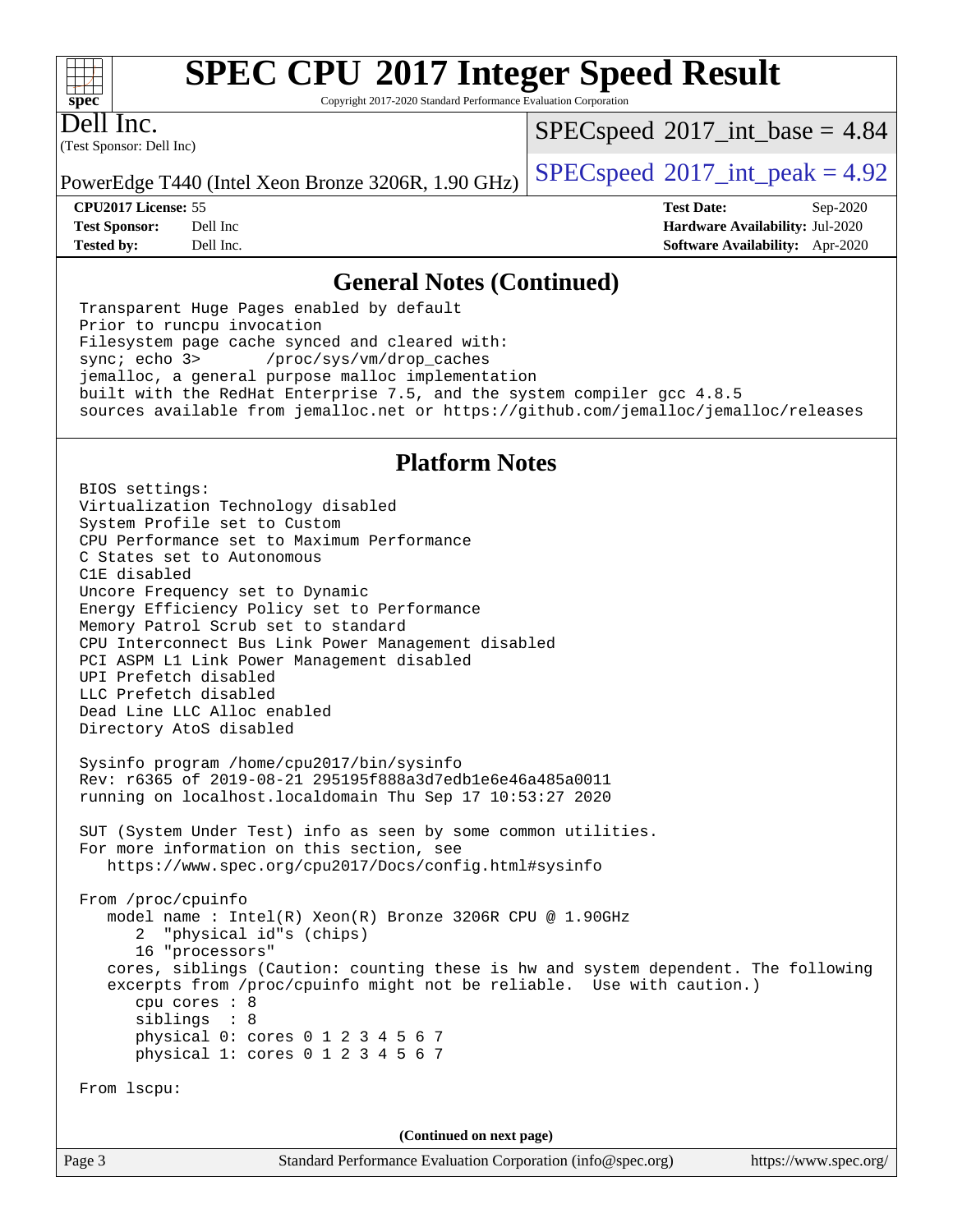Copyright 2017-2020 Standard Performance Evaluation Corporation

Dell Inc.

**[spec](http://www.spec.org/)**

 $\begin{matrix} & \ + \ + \end{matrix}$ 

(Test Sponsor: Dell Inc)

 $SPECspeed^{\circledcirc}2017\_int\_base = 4.84$  $SPECspeed^{\circledcirc}2017\_int\_base = 4.84$ 

PowerEdge T440 (Intel Xeon Bronze 3206R, 1.90 GHz)  $\left|$  [SPECspeed](http://www.spec.org/auto/cpu2017/Docs/result-fields.html#SPECspeed2017intpeak)®[2017\\_int\\_peak = 4](http://www.spec.org/auto/cpu2017/Docs/result-fields.html#SPECspeed2017intpeak).92

**[CPU2017 License:](http://www.spec.org/auto/cpu2017/Docs/result-fields.html#CPU2017License)** 55 **[Test Date:](http://www.spec.org/auto/cpu2017/Docs/result-fields.html#TestDate)** Sep-2020 **[Test Sponsor:](http://www.spec.org/auto/cpu2017/Docs/result-fields.html#TestSponsor)** Dell Inc **[Hardware Availability:](http://www.spec.org/auto/cpu2017/Docs/result-fields.html#HardwareAvailability)** Jul-2020 **[Tested by:](http://www.spec.org/auto/cpu2017/Docs/result-fields.html#Testedby)** Dell Inc. **[Software Availability:](http://www.spec.org/auto/cpu2017/Docs/result-fields.html#SoftwareAvailability)** Apr-2020

#### **[Platform Notes \(Continued\)](http://www.spec.org/auto/cpu2017/Docs/result-fields.html#PlatformNotes)**

| Architecture:               | x86_64                                                                               |
|-----------------------------|--------------------------------------------------------------------------------------|
| $CPU$ op-mode( $s$ ):       | $32$ -bit, $64$ -bit                                                                 |
| Byte Order:                 | Little Endian                                                                        |
| CPU(s):                     | 16                                                                                   |
| On-line CPU(s) list: $0-15$ |                                                                                      |
| Thread( $s$ ) per core:     | 1                                                                                    |
| Core(s) per socket:         | 8                                                                                    |
| Socket(s):                  | 2                                                                                    |
| NUMA $node(s)$ :            | $\overline{2}$                                                                       |
| Vendor ID:                  | GenuineIntel                                                                         |
| CPU family:                 | 6                                                                                    |
| Model:                      | 85                                                                                   |
| Model name:                 | Intel(R) Xeon(R) Bronze 3206R CPU @ 1.90GHz                                          |
| Stepping:                   | 7                                                                                    |
| CPU MHz:                    | 1883.204                                                                             |
| $CPU$ max $MHz$ :           | 1900.0000                                                                            |
| CPU min MHz:                | 1000.0000                                                                            |
| BogoMIPS:                   | 3800.00                                                                              |
| Virtualization:             | $VT - x$                                                                             |
| L1d cache:                  | 32K                                                                                  |
| Lli cache:                  | 32K                                                                                  |
| $L2$ cache:                 | 1024K                                                                                |
| $L3$ cache:                 | 11264K                                                                               |
| NUMA node0 CPU(s):          | 0, 2, 4, 6, 8, 10, 12, 14                                                            |
| NUMA nodel CPU(s):          | 1, 3, 5, 7, 9, 11, 13, 15                                                            |
| Flaqs:                      | fpu vme de pse tsc msr pae mce cx8 apic sep mtrr pge mca cmov                        |
|                             | pat pse36 clflush dts acpi mmx fxsr sse sse2 ss ht tm pbe syscall nx pdpelgb rdtscp  |
|                             | lm constant_tsc art arch_perfmon pebs bts rep_good nopl xtopology nonstop_tsc cpuid  |
|                             | aperfmperf pni pclmulqdq dtes64 monitor ds_cpl vmx smx est tm2 ssse3 sdbg fma cx16   |
|                             | xtpr pdcm pcid dca sse4_1 sse4_2 x2apic movbe popcnt tsc_deadline_timer aes xsave    |
|                             | avx f16c rdrand lahf_lm abm 3dnowprefetch cpuid_fault epb cat_13 cdp_13              |
|                             | invpcid_single intel_ppin ssbd mba ibrs ibpb stibp ibrs_enhanced tpr_shadow vnmi     |
|                             | flexpriority ept vpid fsgsbase tsc_adjust bmil hle avx2 smep bmi2 erms invpcid rtm   |
|                             | cqm mpx rdt_a avx512f avx512dq rdseed adx smap clflushopt clwb intel_pt avx512cd     |
|                             | avx512bw avx512vl xsaveopt xsavec xgetbvl xsaves cqm_llc cqm_occup_llc cqm_mbm_total |
|                             | cqm_mbm_local dtherm arat pln pts pku ospke avx512_vnni md_clear flush_lld           |
| arch_capabilities           |                                                                                      |
|                             |                                                                                      |
| /proc/cpuinfo cache data    |                                                                                      |
| cache size : 11264 KB       |                                                                                      |

 From numactl --hardware WARNING: a numactl 'node' might or might not correspond to a physical chip. available: 2 nodes (0-1) node 0 cpus: 0 2 4 6 8 10 12 14 node 0 size: 192076 MB

node 0 free: 190207 MB

**(Continued on next page)**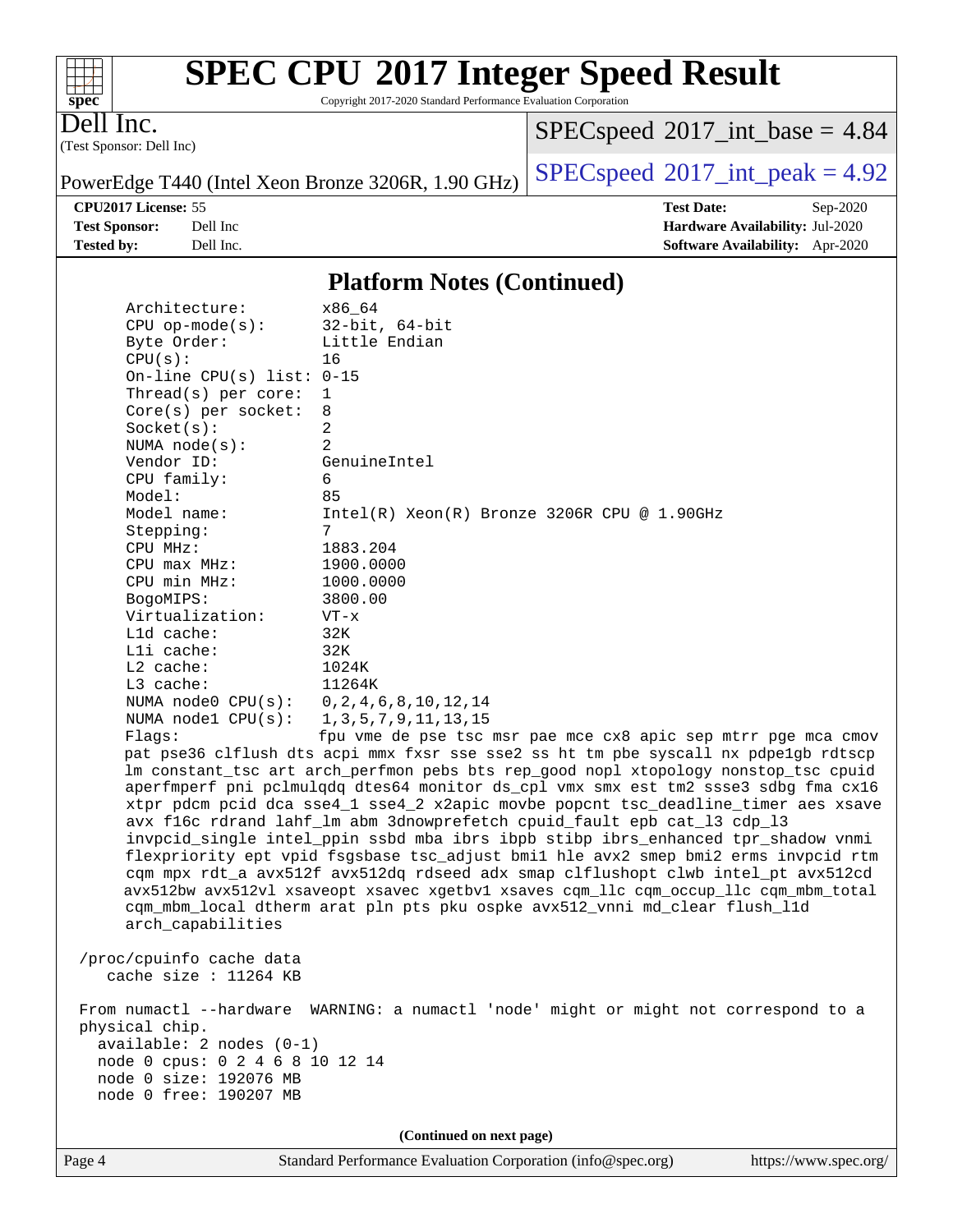#### **[SPEC CPU](http://www.spec.org/auto/cpu2017/Docs/result-fields.html#SPECCPU2017IntegerSpeedResult)[2017 Integer Speed Result](http://www.spec.org/auto/cpu2017/Docs/result-fields.html#SPECCPU2017IntegerSpeedResult)**  $+\ +$ **[spec](http://www.spec.org/)** Copyright 2017-2020 Standard Performance Evaluation Corporation Dell Inc.  $SPECspeed^{\circ}2017\_int\_base = 4.84$  $SPECspeed^{\circ}2017\_int\_base = 4.84$ (Test Sponsor: Dell Inc) PowerEdge T440 (Intel Xeon Bronze 3206R, 1.90 GHz)  $\left|$  [SPECspeed](http://www.spec.org/auto/cpu2017/Docs/result-fields.html#SPECspeed2017intpeak)®[2017\\_int\\_peak = 4](http://www.spec.org/auto/cpu2017/Docs/result-fields.html#SPECspeed2017intpeak).92 **[CPU2017 License:](http://www.spec.org/auto/cpu2017/Docs/result-fields.html#CPU2017License)** 55 **[Test Date:](http://www.spec.org/auto/cpu2017/Docs/result-fields.html#TestDate)** Sep-2020 **[Test Sponsor:](http://www.spec.org/auto/cpu2017/Docs/result-fields.html#TestSponsor)** Dell Inc **[Hardware Availability:](http://www.spec.org/auto/cpu2017/Docs/result-fields.html#HardwareAvailability)** Jul-2020 **[Tested by:](http://www.spec.org/auto/cpu2017/Docs/result-fields.html#Testedby)** Dell Inc. **[Software Availability:](http://www.spec.org/auto/cpu2017/Docs/result-fields.html#SoftwareAvailability)** Apr-2020 **[Platform Notes \(Continued\)](http://www.spec.org/auto/cpu2017/Docs/result-fields.html#PlatformNotes)** node 1 cpus: 1 3 5 7 9 11 13 15 node 1 size: 193508 MB node 1 free: 192056 MB node distances: node 0 1 0: 10 21 1: 21 10 From /proc/meminfo MemTotal: 394838340 kB HugePages\_Total: 0 Hugepagesize: 2048 kB From /etc/\*release\* /etc/\*version\* os-release: NAME="Red Hat Enterprise Linux" VERSION="8.1 (Ootpa)" ID="rhel" ID\_LIKE="fedora" VERSION\_ID="8.1" PLATFORM\_ID="platform:el8" PRETTY\_NAME="Red Hat Enterprise Linux 8.1 (Ootpa)" ANSI\_COLOR="0;31" redhat-release: Red Hat Enterprise Linux release 8.1 (Ootpa) system-release: Red Hat Enterprise Linux release 8.1 (Ootpa) system-release-cpe: cpe:/o:redhat:enterprise\_linux:8.1:ga uname -a: Linux localhost.localdomain 4.18.0-147.el8.x86\_64 #1 SMP Thu Sep 26 15:52:44 UTC 2019 x86\_64 x86\_64 x86\_64 GNU/Linux Kernel self-reported vulnerability status: CVE-2018-3620 (L1 Terminal Fault): Not affected Microarchitectural Data Sampling: Not affected CVE-2017-5754 (Meltdown): Not affected CVE-2018-3639 (Speculative Store Bypass): Mitigation: Speculative Store Bypass disabled via prctl and seccomp CVE-2017-5753 (Spectre variant 1): Mitigation: usercopy/swapgs barriers and \_\_user pointer sanitization CVE-2017-5715 (Spectre variant 2): Mitigation: Enhanced IBRS, IBPB: conditional, RSB filling run-level 3 Sep 16 13:43 last=5 SPEC is set to: /home/cpu2017 Filesystem Type Size Used Avail Use% Mounted on **(Continued on next page)**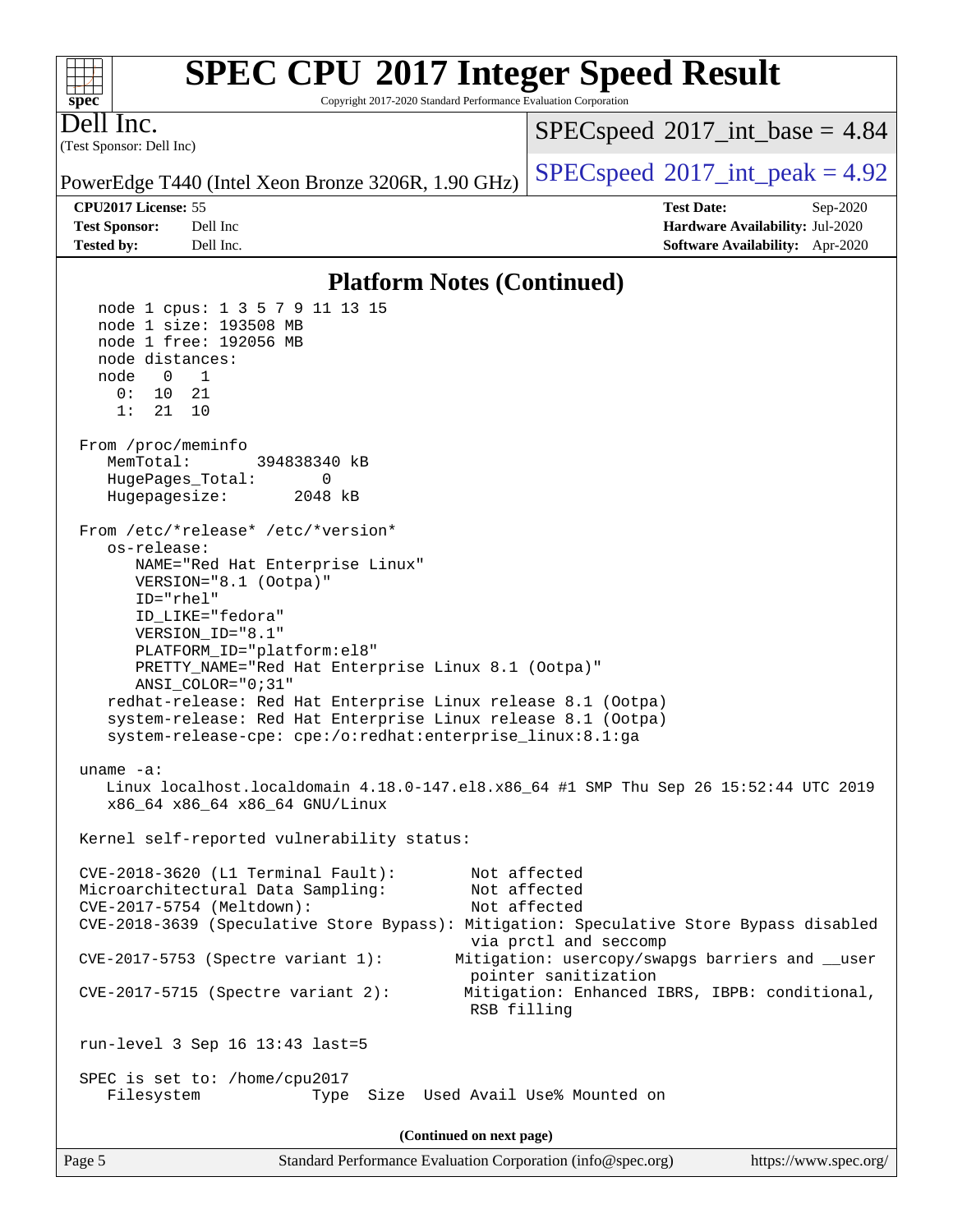Copyright 2017-2020 Standard Performance Evaluation Corporation

(Test Sponsor: Dell Inc) Dell Inc.

**[spec](http://www.spec.org/)**

 $+\ +$ 

 $SPECspeed^{\circledcirc}2017\_int\_base = 4.84$  $SPECspeed^{\circledcirc}2017\_int\_base = 4.84$ 

PowerEdge T440 (Intel Xeon Bronze 3206R, 1.90 GHz)  $\left|$  [SPECspeed](http://www.spec.org/auto/cpu2017/Docs/result-fields.html#SPECspeed2017intpeak)®[2017\\_int\\_peak = 4](http://www.spec.org/auto/cpu2017/Docs/result-fields.html#SPECspeed2017intpeak).92

**[CPU2017 License:](http://www.spec.org/auto/cpu2017/Docs/result-fields.html#CPU2017License)** 55 **[Test Date:](http://www.spec.org/auto/cpu2017/Docs/result-fields.html#TestDate)** Sep-2020 **[Test Sponsor:](http://www.spec.org/auto/cpu2017/Docs/result-fields.html#TestSponsor)** Dell Inc **[Hardware Availability:](http://www.spec.org/auto/cpu2017/Docs/result-fields.html#HardwareAvailability)** Jul-2020 **[Tested by:](http://www.spec.org/auto/cpu2017/Docs/result-fields.html#Testedby)** Dell Inc. **[Software Availability:](http://www.spec.org/auto/cpu2017/Docs/result-fields.html#SoftwareAvailability)** Apr-2020

#### **[Platform Notes \(Continued\)](http://www.spec.org/auto/cpu2017/Docs/result-fields.html#PlatformNotes)**

/dev/mapper/rhel-home xfs 1.7T 29G 1.7T 2% /home

 From /sys/devices/virtual/dmi/id BIOS: Dell Inc. 2.8.1 06/30/2020 Vendor: Dell Inc. Product: PowerEdge T440 Product Family: PowerEdge Serial: FBLH613

 Additional information from dmidecode follows. WARNING: Use caution when you interpret this section. The 'dmidecode' program reads system data which is "intended to allow hardware to be accurately determined", but the intent may not be met, as there are frequent changes to hardware, firmware, and the "DMTF SMBIOS" standard. Memory:

 4x 00AD00B300AD HMA84GR7CJR4N-WM 32 GB 2 rank 2933 8x 00AD063200AD HMA84GR7CJR4N-WM 32 GB 2 rank 2933 4x Not Specified Not Specified

 (End of data from sysinfo program) Memory running at 2133

#### **[Compiler Version Notes](http://www.spec.org/auto/cpu2017/Docs/result-fields.html#CompilerVersionNotes)**

| $600.$ perlbench $s(base, peak)$ 602. qcc $s(base, peak)$ 605. mcf $s(base,$<br>C<br>peak) $625.x264_s(base, peak)$ $657.xz_s(base, peak)$                                           |  |  |  |  |  |  |
|--------------------------------------------------------------------------------------------------------------------------------------------------------------------------------------|--|--|--|--|--|--|
| Intel(R) C Intel(R) 64 Compiler for applications running on Intel(R) 64,<br>Version 19.0.5.281 Build 20190815<br>Copyright (C) 1985-2019 Intel Corporation. All rights reserved.     |  |  |  |  |  |  |
|                                                                                                                                                                                      |  |  |  |  |  |  |
| 620.omnetpp_s(base, peak) 623.xalancbmk_s(base, peak)<br>$C++$<br>631.deepsjeng_s(base, peak) 641.leela_s(base, peak)                                                                |  |  |  |  |  |  |
| Intel(R) $C++$ Intel(R) 64 Compiler for applications running on Intel(R) 64,<br>Version 19.0.5.281 Build 20190815<br>Copyright (C) 1985-2019 Intel Corporation. All rights reserved. |  |  |  |  |  |  |
|                                                                                                                                                                                      |  |  |  |  |  |  |
| Fortran   $648$ . exchange2 $s$ (base, peak)                                                                                                                                         |  |  |  |  |  |  |
| $Intel(R)$ Fortran Intel(R) 64 Compiler for applications running on Intel(R)<br>64, Version 19.0.5.281 Build 20190815                                                                |  |  |  |  |  |  |
| (Continued on next page)                                                                                                                                                             |  |  |  |  |  |  |

| Page 6 | Standard Performance Evaluation Corporation (info@spec.org) | https://www.spec.org/ |
|--------|-------------------------------------------------------------|-----------------------|
|--------|-------------------------------------------------------------|-----------------------|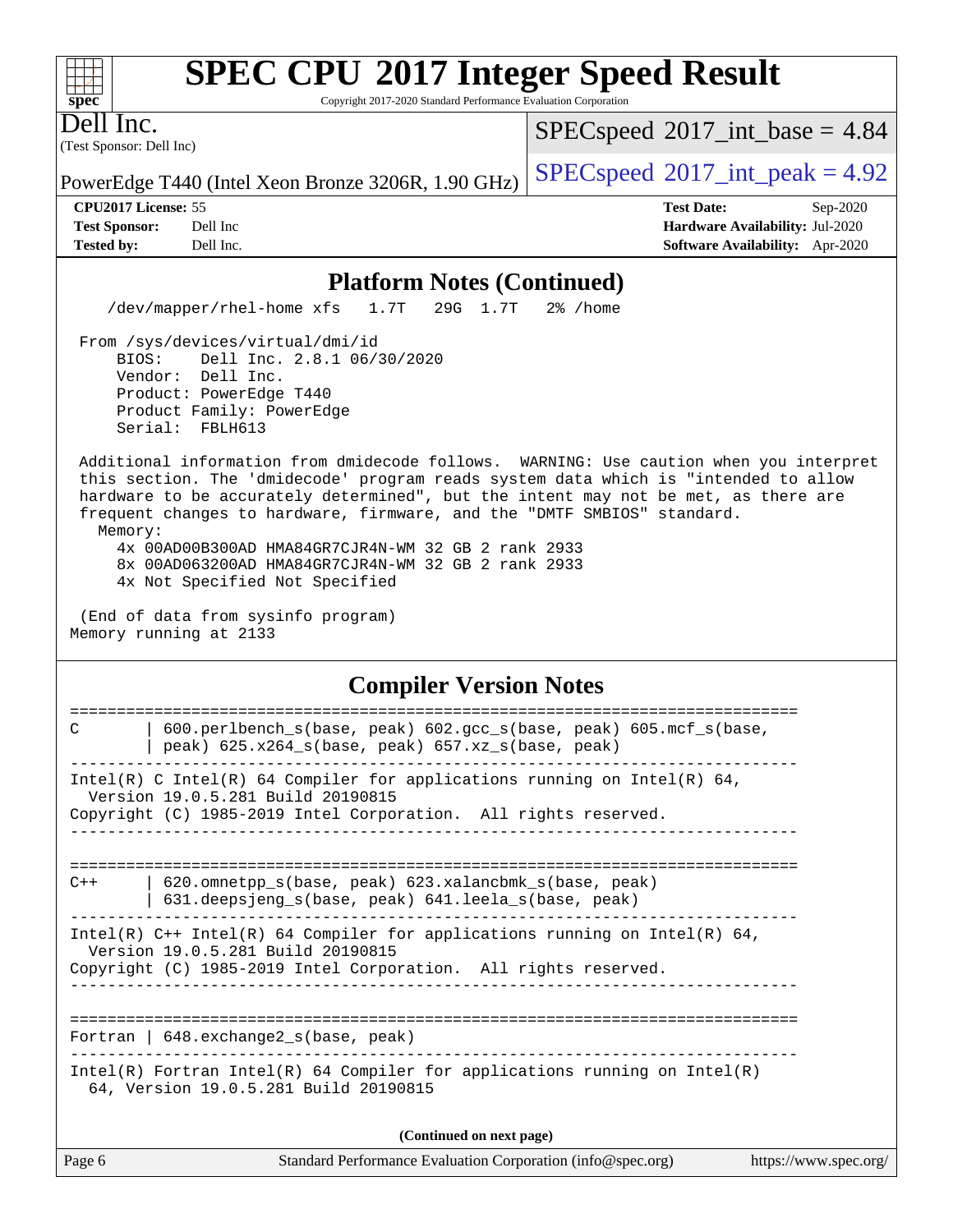Copyright 2017-2020 Standard Performance Evaluation Corporation

(Test Sponsor: Dell Inc) Dell Inc.

**[spec](http://www.spec.org/)**

 $+\ +$ 

 $SPECspeed^{\circledcirc}2017\_int\_base = 4.84$  $SPECspeed^{\circledcirc}2017\_int\_base = 4.84$ 

PowerEdge T440 (Intel Xeon Bronze 3206R, 1.90 GHz)  $\left|$  [SPECspeed](http://www.spec.org/auto/cpu2017/Docs/result-fields.html#SPECspeed2017intpeak)®[2017\\_int\\_peak = 4](http://www.spec.org/auto/cpu2017/Docs/result-fields.html#SPECspeed2017intpeak).92

**[CPU2017 License:](http://www.spec.org/auto/cpu2017/Docs/result-fields.html#CPU2017License)** 55 **[Test Date:](http://www.spec.org/auto/cpu2017/Docs/result-fields.html#TestDate)** Sep-2020 **[Test Sponsor:](http://www.spec.org/auto/cpu2017/Docs/result-fields.html#TestSponsor)** Dell Inc **[Hardware Availability:](http://www.spec.org/auto/cpu2017/Docs/result-fields.html#HardwareAvailability)** Jul-2020 **[Tested by:](http://www.spec.org/auto/cpu2017/Docs/result-fields.html#Testedby)** Dell Inc. **[Software Availability:](http://www.spec.org/auto/cpu2017/Docs/result-fields.html#SoftwareAvailability)** Apr-2020

#### **[Compiler Version Notes \(Continued\)](http://www.spec.org/auto/cpu2017/Docs/result-fields.html#CompilerVersionNotes)**

Copyright (C) 1985-2019 Intel Corporation. All rights reserved. ------------------------------------------------------------------------------

### **[Base Compiler Invocation](http://www.spec.org/auto/cpu2017/Docs/result-fields.html#BaseCompilerInvocation)**

[C benchmarks](http://www.spec.org/auto/cpu2017/Docs/result-fields.html#Cbenchmarks): [icc](http://www.spec.org/cpu2017/results/res2020q4/cpu2017-20200928-24068.flags.html#user_CCbase_intel_icc_66fc1ee009f7361af1fbd72ca7dcefbb700085f36577c54f309893dd4ec40d12360134090235512931783d35fd58c0460139e722d5067c5574d8eaf2b3e37e92)

[C++ benchmarks:](http://www.spec.org/auto/cpu2017/Docs/result-fields.html#CXXbenchmarks) [icpc](http://www.spec.org/cpu2017/results/res2020q4/cpu2017-20200928-24068.flags.html#user_CXXbase_intel_icpc_c510b6838c7f56d33e37e94d029a35b4a7bccf4766a728ee175e80a419847e808290a9b78be685c44ab727ea267ec2f070ec5dc83b407c0218cded6866a35d07)

[Fortran benchmarks](http://www.spec.org/auto/cpu2017/Docs/result-fields.html#Fortranbenchmarks): [ifort](http://www.spec.org/cpu2017/results/res2020q4/cpu2017-20200928-24068.flags.html#user_FCbase_intel_ifort_8111460550e3ca792625aed983ce982f94888b8b503583aa7ba2b8303487b4d8a21a13e7191a45c5fd58ff318f48f9492884d4413fa793fd88dd292cad7027ca)

### **[Base Portability Flags](http://www.spec.org/auto/cpu2017/Docs/result-fields.html#BasePortabilityFlags)**

 600.perlbench\_s: [-DSPEC\\_LP64](http://www.spec.org/cpu2017/results/res2020q4/cpu2017-20200928-24068.flags.html#b600.perlbench_s_basePORTABILITY_DSPEC_LP64) [-DSPEC\\_LINUX\\_X64](http://www.spec.org/cpu2017/results/res2020q4/cpu2017-20200928-24068.flags.html#b600.perlbench_s_baseCPORTABILITY_DSPEC_LINUX_X64) 602.gcc\_s: [-DSPEC\\_LP64](http://www.spec.org/cpu2017/results/res2020q4/cpu2017-20200928-24068.flags.html#suite_basePORTABILITY602_gcc_s_DSPEC_LP64) 605.mcf\_s: [-DSPEC\\_LP64](http://www.spec.org/cpu2017/results/res2020q4/cpu2017-20200928-24068.flags.html#suite_basePORTABILITY605_mcf_s_DSPEC_LP64) 620.omnetpp\_s: [-DSPEC\\_LP64](http://www.spec.org/cpu2017/results/res2020q4/cpu2017-20200928-24068.flags.html#suite_basePORTABILITY620_omnetpp_s_DSPEC_LP64) 623.xalancbmk\_s: [-DSPEC\\_LP64](http://www.spec.org/cpu2017/results/res2020q4/cpu2017-20200928-24068.flags.html#suite_basePORTABILITY623_xalancbmk_s_DSPEC_LP64) [-DSPEC\\_LINUX](http://www.spec.org/cpu2017/results/res2020q4/cpu2017-20200928-24068.flags.html#b623.xalancbmk_s_baseCXXPORTABILITY_DSPEC_LINUX) 625.x264\_s: [-DSPEC\\_LP64](http://www.spec.org/cpu2017/results/res2020q4/cpu2017-20200928-24068.flags.html#suite_basePORTABILITY625_x264_s_DSPEC_LP64) 631.deepsjeng\_s: [-DSPEC\\_LP64](http://www.spec.org/cpu2017/results/res2020q4/cpu2017-20200928-24068.flags.html#suite_basePORTABILITY631_deepsjeng_s_DSPEC_LP64) 641.leela\_s: [-DSPEC\\_LP64](http://www.spec.org/cpu2017/results/res2020q4/cpu2017-20200928-24068.flags.html#suite_basePORTABILITY641_leela_s_DSPEC_LP64) 648.exchange2\_s: [-DSPEC\\_LP64](http://www.spec.org/cpu2017/results/res2020q4/cpu2017-20200928-24068.flags.html#suite_basePORTABILITY648_exchange2_s_DSPEC_LP64) 657.xz\_s: [-DSPEC\\_LP64](http://www.spec.org/cpu2017/results/res2020q4/cpu2017-20200928-24068.flags.html#suite_basePORTABILITY657_xz_s_DSPEC_LP64)

## **[Base Optimization Flags](http://www.spec.org/auto/cpu2017/Docs/result-fields.html#BaseOptimizationFlags)**

#### [C benchmarks](http://www.spec.org/auto/cpu2017/Docs/result-fields.html#Cbenchmarks):

[-m64](http://www.spec.org/cpu2017/results/res2020q4/cpu2017-20200928-24068.flags.html#user_CCbase_m64-icc) [-std=c11](http://www.spec.org/cpu2017/results/res2020q4/cpu2017-20200928-24068.flags.html#user_CCbase_std-icc-std_0e1c27790398a4642dfca32ffe6c27b5796f9c2d2676156f2e42c9c44eaad0c049b1cdb667a270c34d979996257aeb8fc440bfb01818dbc9357bd9d174cb8524) [-Wl,-z,muldefs](http://www.spec.org/cpu2017/results/res2020q4/cpu2017-20200928-24068.flags.html#user_CCbase_link_force_multiple1_b4cbdb97b34bdee9ceefcfe54f4c8ea74255f0b02a4b23e853cdb0e18eb4525ac79b5a88067c842dd0ee6996c24547a27a4b99331201badda8798ef8a743f577) [-xCORE-AVX2](http://www.spec.org/cpu2017/results/res2020q4/cpu2017-20200928-24068.flags.html#user_CCbase_f-xCORE-AVX2) [-ipo](http://www.spec.org/cpu2017/results/res2020q4/cpu2017-20200928-24068.flags.html#user_CCbase_f-ipo) [-O3](http://www.spec.org/cpu2017/results/res2020q4/cpu2017-20200928-24068.flags.html#user_CCbase_f-O3) [-no-prec-div](http://www.spec.org/cpu2017/results/res2020q4/cpu2017-20200928-24068.flags.html#user_CCbase_f-no-prec-div) [-qopt-mem-layout-trans=4](http://www.spec.org/cpu2017/results/res2020q4/cpu2017-20200928-24068.flags.html#user_CCbase_f-qopt-mem-layout-trans_fa39e755916c150a61361b7846f310bcdf6f04e385ef281cadf3647acec3f0ae266d1a1d22d972a7087a248fd4e6ca390a3634700869573d231a252c784941a8) [-qopenmp](http://www.spec.org/cpu2017/results/res2020q4/cpu2017-20200928-24068.flags.html#user_CCbase_qopenmp_16be0c44f24f464004c6784a7acb94aca937f053568ce72f94b139a11c7c168634a55f6653758ddd83bcf7b8463e8028bb0b48b77bcddc6b78d5d95bb1df2967) [-DSPEC\\_OPENMP](http://www.spec.org/cpu2017/results/res2020q4/cpu2017-20200928-24068.flags.html#suite_CCbase_DSPEC_OPENMP) [-L/usr/local/je5.0.1-64/lib](http://www.spec.org/cpu2017/results/res2020q4/cpu2017-20200928-24068.flags.html#user_CCbase_jemalloc_link_path64_4b10a636b7bce113509b17f3bd0d6226c5fb2346b9178c2d0232c14f04ab830f976640479e5c33dc2bcbbdad86ecfb6634cbbd4418746f06f368b512fced5394) [-ljemalloc](http://www.spec.org/cpu2017/results/res2020q4/cpu2017-20200928-24068.flags.html#user_CCbase_jemalloc_link_lib_d1249b907c500fa1c0672f44f562e3d0f79738ae9e3c4a9c376d49f265a04b9c99b167ecedbf6711b3085be911c67ff61f150a17b3472be731631ba4d0471706)

#### [C++ benchmarks:](http://www.spec.org/auto/cpu2017/Docs/result-fields.html#CXXbenchmarks)

[-m64](http://www.spec.org/cpu2017/results/res2020q4/cpu2017-20200928-24068.flags.html#user_CXXbase_m64-icc) [-Wl,-z,muldefs](http://www.spec.org/cpu2017/results/res2020q4/cpu2017-20200928-24068.flags.html#user_CXXbase_link_force_multiple1_b4cbdb97b34bdee9ceefcfe54f4c8ea74255f0b02a4b23e853cdb0e18eb4525ac79b5a88067c842dd0ee6996c24547a27a4b99331201badda8798ef8a743f577) [-xCORE-AVX2](http://www.spec.org/cpu2017/results/res2020q4/cpu2017-20200928-24068.flags.html#user_CXXbase_f-xCORE-AVX2) [-ipo](http://www.spec.org/cpu2017/results/res2020q4/cpu2017-20200928-24068.flags.html#user_CXXbase_f-ipo) [-O3](http://www.spec.org/cpu2017/results/res2020q4/cpu2017-20200928-24068.flags.html#user_CXXbase_f-O3) [-no-prec-div](http://www.spec.org/cpu2017/results/res2020q4/cpu2017-20200928-24068.flags.html#user_CXXbase_f-no-prec-div)

- [-qopt-mem-layout-trans=4](http://www.spec.org/cpu2017/results/res2020q4/cpu2017-20200928-24068.flags.html#user_CXXbase_f-qopt-mem-layout-trans_fa39e755916c150a61361b7846f310bcdf6f04e385ef281cadf3647acec3f0ae266d1a1d22d972a7087a248fd4e6ca390a3634700869573d231a252c784941a8)
- [-L/usr/local/IntelCompiler19/compilers\\_and\\_libraries\\_2019.5.281/linux/compiler/lib/intel64\\_lin](http://www.spec.org/cpu2017/results/res2020q4/cpu2017-20200928-24068.flags.html#user_CXXbase_linkpath_4f9d993c5726f6cd990fd7f0881764e14561d22b5566c01d7c2b7ceefbf5abc3a2f1cca456d882f2837910dca6b2aece94c5bbd22bda8d27ef368eba816c0c31) [-lqkmalloc](http://www.spec.org/cpu2017/results/res2020q4/cpu2017-20200928-24068.flags.html#user_CXXbase_qkmalloc_link_lib_79a818439969f771c6bc311cfd333c00fc099dad35c030f5aab9dda831713d2015205805422f83de8875488a2991c0a156aaa600e1f9138f8fc37004abc96dc5)

**(Continued on next page)**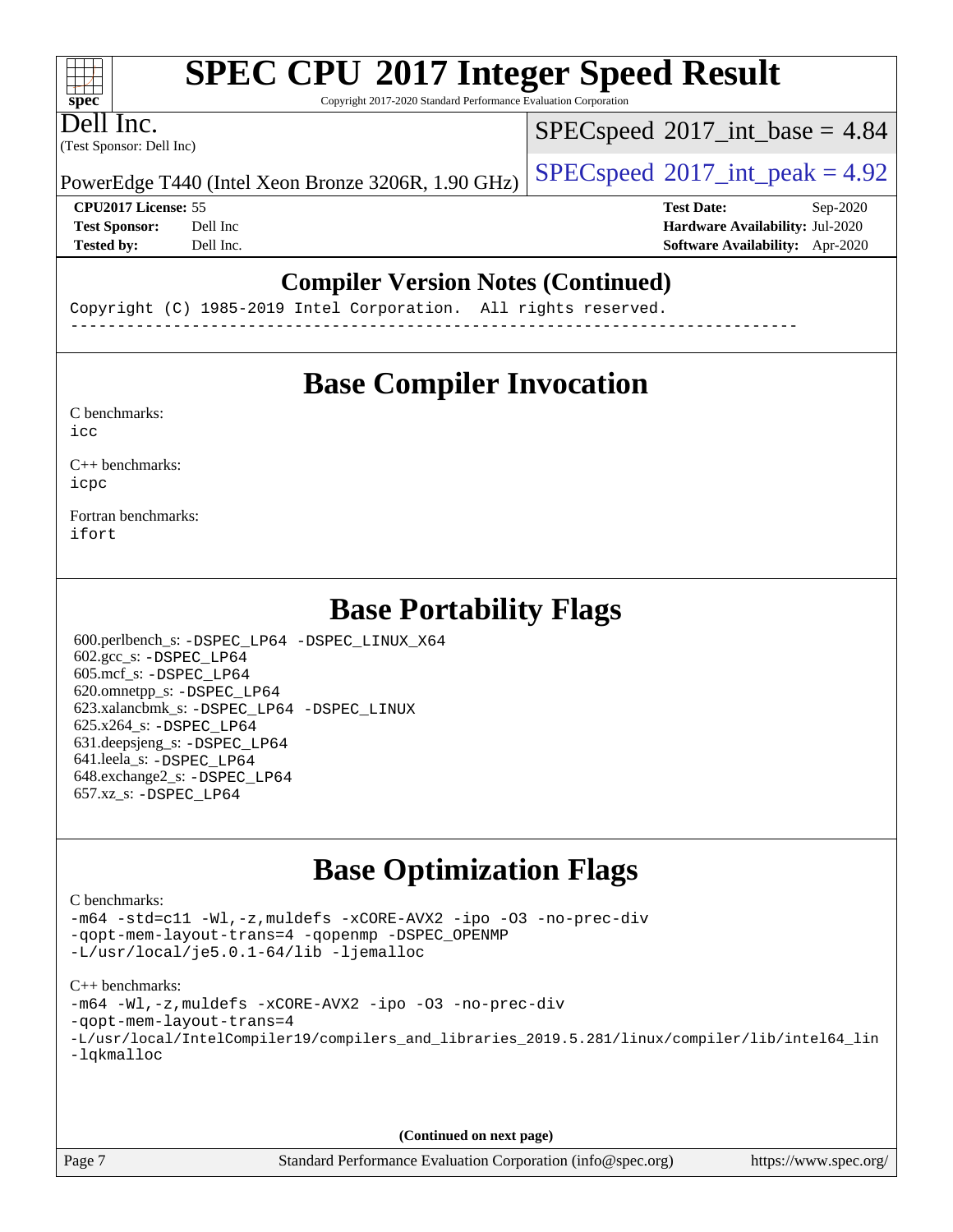Copyright 2017-2020 Standard Performance Evaluation Corporation

(Test Sponsor: Dell Inc) Dell Inc.

**[spec](http://www.spec.org/)**

 $+\ +$ 

 $SPECspeed^{\circ}2017\_int\_base = 4.84$  $SPECspeed^{\circ}2017\_int\_base = 4.84$ 

PowerEdge T440 (Intel Xeon Bronze 3206R, 1.90 GHz)  $\left|$  [SPECspeed](http://www.spec.org/auto/cpu2017/Docs/result-fields.html#SPECspeed2017intpeak)®[2017\\_int\\_peak = 4](http://www.spec.org/auto/cpu2017/Docs/result-fields.html#SPECspeed2017intpeak).92

**[CPU2017 License:](http://www.spec.org/auto/cpu2017/Docs/result-fields.html#CPU2017License)** 55 **[Test Date:](http://www.spec.org/auto/cpu2017/Docs/result-fields.html#TestDate)** Sep-2020 **[Test Sponsor:](http://www.spec.org/auto/cpu2017/Docs/result-fields.html#TestSponsor)** Dell Inc **[Hardware Availability:](http://www.spec.org/auto/cpu2017/Docs/result-fields.html#HardwareAvailability)** Jul-2020 **[Tested by:](http://www.spec.org/auto/cpu2017/Docs/result-fields.html#Testedby)** Dell Inc. **[Software Availability:](http://www.spec.org/auto/cpu2017/Docs/result-fields.html#SoftwareAvailability)** Apr-2020

## **[Base Optimization Flags \(Continued\)](http://www.spec.org/auto/cpu2017/Docs/result-fields.html#BaseOptimizationFlags)**

[Fortran benchmarks](http://www.spec.org/auto/cpu2017/Docs/result-fields.html#Fortranbenchmarks):

[-m64](http://www.spec.org/cpu2017/results/res2020q4/cpu2017-20200928-24068.flags.html#user_FCbase_m64-icc) [-xCORE-AVX2](http://www.spec.org/cpu2017/results/res2020q4/cpu2017-20200928-24068.flags.html#user_FCbase_f-xCORE-AVX2) [-ipo](http://www.spec.org/cpu2017/results/res2020q4/cpu2017-20200928-24068.flags.html#user_FCbase_f-ipo) [-O3](http://www.spec.org/cpu2017/results/res2020q4/cpu2017-20200928-24068.flags.html#user_FCbase_f-O3) [-no-prec-div](http://www.spec.org/cpu2017/results/res2020q4/cpu2017-20200928-24068.flags.html#user_FCbase_f-no-prec-div) [-qopt-mem-layout-trans=4](http://www.spec.org/cpu2017/results/res2020q4/cpu2017-20200928-24068.flags.html#user_FCbase_f-qopt-mem-layout-trans_fa39e755916c150a61361b7846f310bcdf6f04e385ef281cadf3647acec3f0ae266d1a1d22d972a7087a248fd4e6ca390a3634700869573d231a252c784941a8) [-nostandard-realloc-lhs](http://www.spec.org/cpu2017/results/res2020q4/cpu2017-20200928-24068.flags.html#user_FCbase_f_2003_std_realloc_82b4557e90729c0f113870c07e44d33d6f5a304b4f63d4c15d2d0f1fab99f5daaed73bdb9275d9ae411527f28b936061aa8b9c8f2d63842963b95c9dd6426b8a)

**[Peak Compiler Invocation](http://www.spec.org/auto/cpu2017/Docs/result-fields.html#PeakCompilerInvocation)**

[C benchmarks](http://www.spec.org/auto/cpu2017/Docs/result-fields.html#Cbenchmarks): [icc](http://www.spec.org/cpu2017/results/res2020q4/cpu2017-20200928-24068.flags.html#user_CCpeak_intel_icc_66fc1ee009f7361af1fbd72ca7dcefbb700085f36577c54f309893dd4ec40d12360134090235512931783d35fd58c0460139e722d5067c5574d8eaf2b3e37e92)

[C++ benchmarks:](http://www.spec.org/auto/cpu2017/Docs/result-fields.html#CXXbenchmarks) [icpc](http://www.spec.org/cpu2017/results/res2020q4/cpu2017-20200928-24068.flags.html#user_CXXpeak_intel_icpc_c510b6838c7f56d33e37e94d029a35b4a7bccf4766a728ee175e80a419847e808290a9b78be685c44ab727ea267ec2f070ec5dc83b407c0218cded6866a35d07)

[Fortran benchmarks](http://www.spec.org/auto/cpu2017/Docs/result-fields.html#Fortranbenchmarks): [ifort](http://www.spec.org/cpu2017/results/res2020q4/cpu2017-20200928-24068.flags.html#user_FCpeak_intel_ifort_8111460550e3ca792625aed983ce982f94888b8b503583aa7ba2b8303487b4d8a21a13e7191a45c5fd58ff318f48f9492884d4413fa793fd88dd292cad7027ca)

## **[Peak Portability Flags](http://www.spec.org/auto/cpu2017/Docs/result-fields.html#PeakPortabilityFlags)**

Same as Base Portability Flags

## **[Peak Optimization Flags](http://www.spec.org/auto/cpu2017/Docs/result-fields.html#PeakOptimizationFlags)**

[C benchmarks](http://www.spec.org/auto/cpu2017/Docs/result-fields.html#Cbenchmarks):

```
 600.perlbench_s: -m64 -std=c11 -Wl,-z,muldefs -prof-gen(pass 1)
-prof-use(pass 2) -O2 -xCORE-AVX2
-qopt-mem-layout-trans=4 -ipo -O3 -no-prec-div
-DSPEC_SUPPRESS_OPENMP -qopenmp -DSPEC_OPENMP
-fno-strict-overflow -L/usr/local/je5.0.1-64/lib
-ljemalloc
602.\text{sec}\text{-s}: -\text{m}64 - \text{std}=c11 - \text{W1}, -\text{z}, \text{mul}defs -\text{prof}-\text{gen}( \text{pass } 1)-prof-use(pass 2)-O2 -xCORE-AVX2-qopt-mem-layout-trans=4 -ipo -O3 -no-prec-div
-L/usr/local/je5.0.1-64/lib
-ljemalloc
 605.mcf_s: -m64 -std=c11 -Wl,-z,muldefs -prof-gen(pass 1)
-prof-use(pass 2) -ipo -xCORE-AVX2 -O3 -no-prec-div
-qopt-mem-layout-trans=4 -DSPEC_SUPPRESS_OPENMP -qopenmp
-DSPEC_OPENMP -L/usr/local/je5.0.1-64/lib -ljemalloc
                                        (Continued on next page)
```